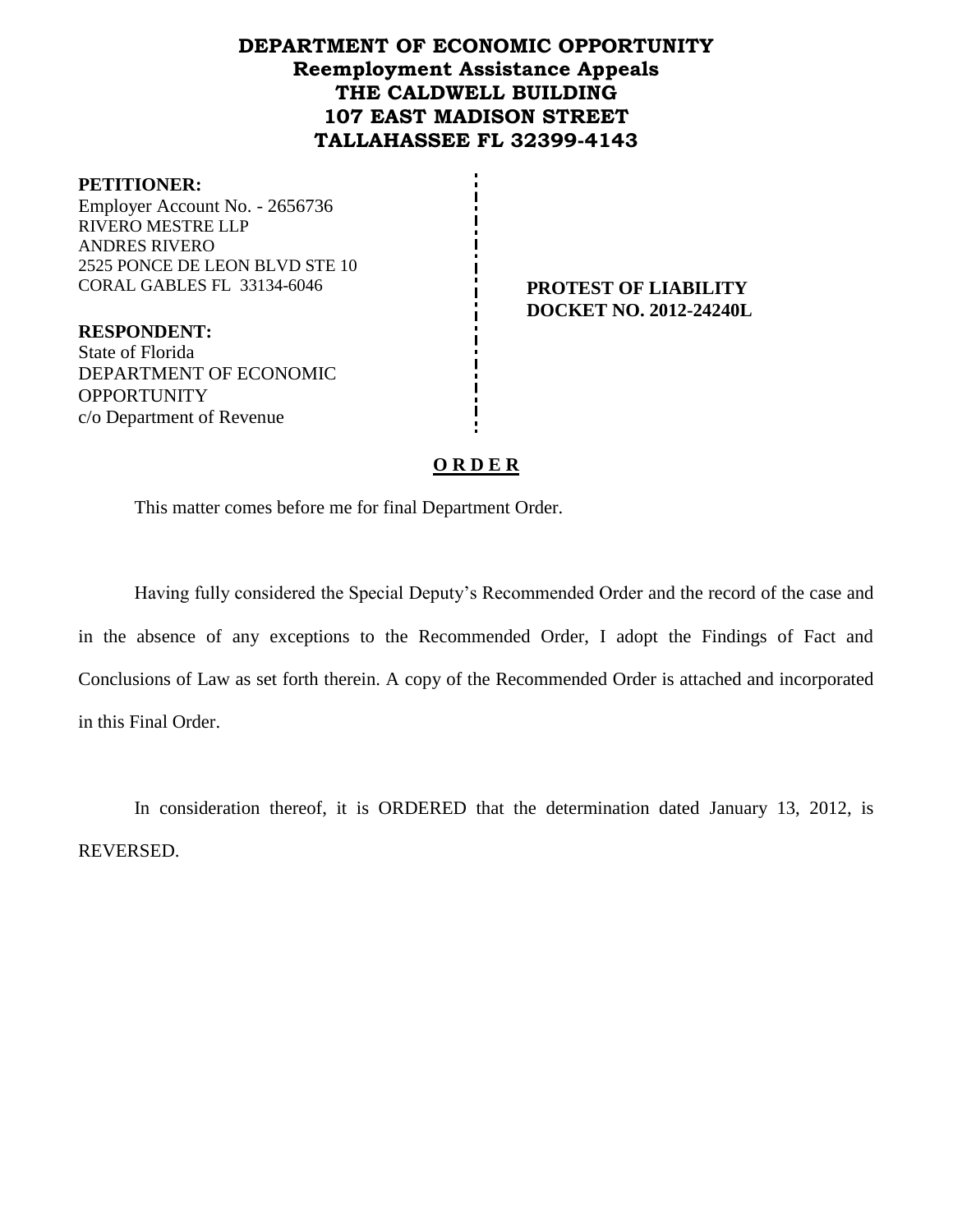#### **JUDICIAL REVIEW**

Any request for judicial review must be initiated within 30 days of the date the Order was filed. Judicial review is commenced by filing one copy of a *Notice of Appeal* with the DEPARTMENT OF ECONOMIC OPPORTUNITY at the address shown at the top of this Order and a second copy, with filing fees prescribed by law, with the appropriate District Court of Appeal. It is the responsibility of the party appealing to the Court to prepare a transcript of the record. If no court reporter was at the hearing, the transcript must be prepared from a copy of the Special Deputy's hearing recording, which may be requested from the Office of Appeals.

Cualquier solicitud para revisión judicial debe ser iniciada dentro de los 30 días a partir de la fecha en que la Orden fue registrada. La revisión judicial se comienza al registrar una copia de un *Aviso de Apelación* con la Agencia para la Innovación de la Fuerza Laboral [*DEPARTMENT OF ECONOMIC OPPORTUNITY]* en la dirección que aparece en la parte superior de este *Orden* y una segunda copia, con los honorarios de registro prescritos por la ley, con el Tribunal Distrital de Apelaciones pertinente. Es la responsabilidad de la parte apelando al tribunal la de preparar una transcripción del registro. Si en la audiencia no se encontraba ningún estenógrafo registrado en los tribunales, la transcripción debe ser preparada de una copia de la grabación de la audiencia del Delegado Especial [*Special Deputy*], la cual puede ser solicitada de la Oficina de Apelaciones.

Nenpòt demann pou yon revizyon jiridik fèt pou l kòmanse lan yon peryòd 30 jou apati de dat ke Lòd la te depoze a. Revizyon jiridik la kòmanse avèk depo yon kopi yon *Avi Dapèl* ki voye bay DEPARTMENT OF ECONOMIC OPPORTUNITY lan nan adrès ki parèt pi wo a, lan tèt *Lòd* sa a e yon dezyèm kopi, avèk frè depo ki preskri pa lalwa, bay Kou Dapèl Distrik apwopriye a. Se responsabilite pati k ap prezante apèl la bay Tribinal la pou l prepare yon kopi dosye a. Si pa te gen yon stenograf lan seyans lan, kopi a fèt pou l prepare apati de kopi anrejistreman seyans lan ke Adjwen Spesyal la te fè a, e ke w ka mande Biwo Dapèl la voye pou ou.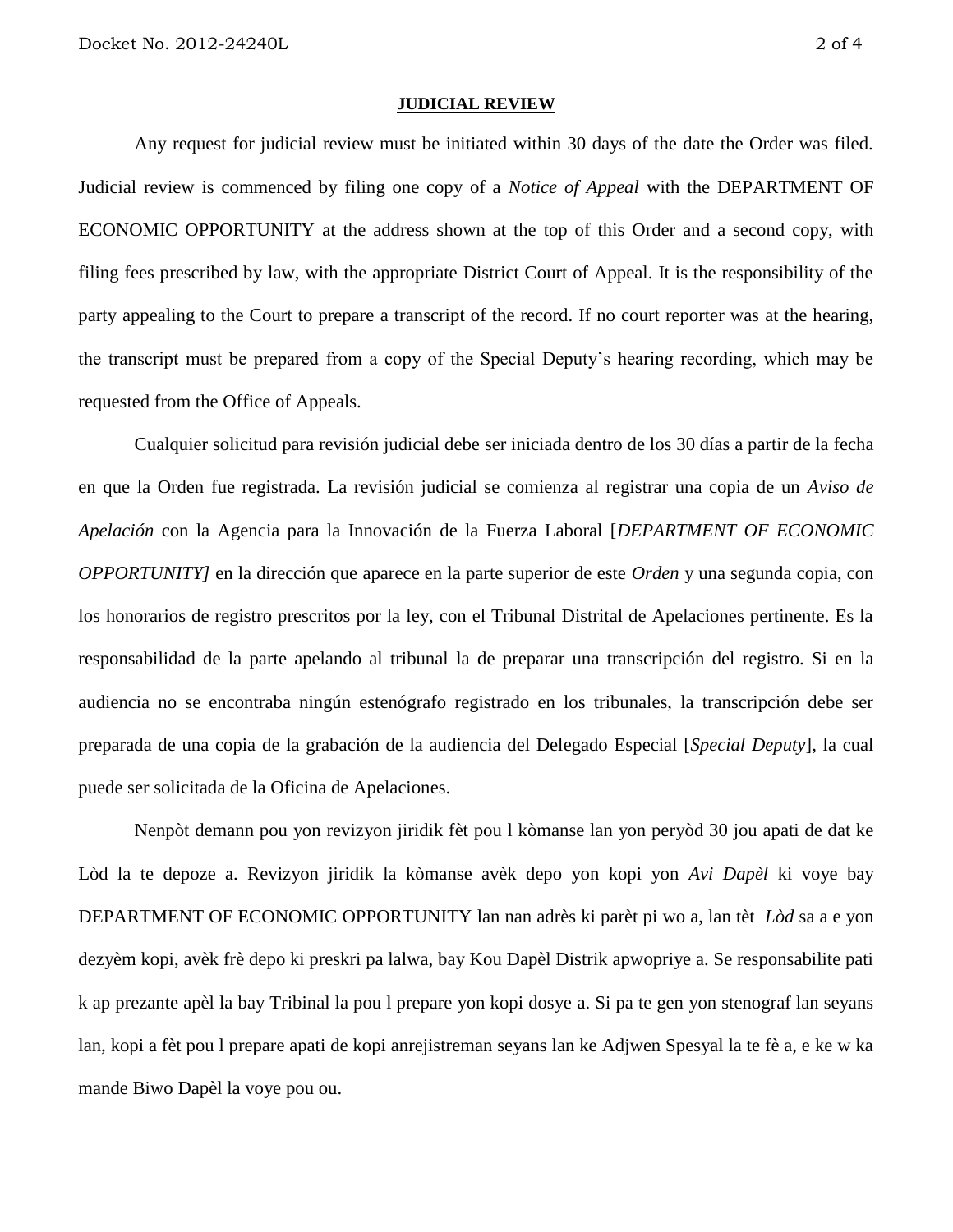DONE and ORDERED at Tallahassee, Florida, this \_\_\_\_\_\_\_ day of November, 2012.



Altemese Smith, Assistant Director, Reemployment Assistance Services DEPARTMENT OF ECONOMIC OPPORTUNITY

FILED ON THIS DATE PURSUANT TO § 120.52, FLORIDA STATUTES, WITH THE DESIGNATED DEPARTMENT CLERK, RECEIPT OF WHICH IS HEREBY ACKNOWLEDGED.

 $\overline{\phantom{a}}$  ,  $\overline{\phantom{a}}$  ,  $\overline{\phantom{a}}$  ,  $\overline{\phantom{a}}$  ,  $\overline{\phantom{a}}$  ,  $\overline{\phantom{a}}$  ,  $\overline{\phantom{a}}$  ,  $\overline{\phantom{a}}$ DEPUTY CLERK DATE

## **CERTIFICATE OF SERVICE**

**I HEREBY CERTIFY that true and correct copies of the foregoing Final Order have been furnished to the persons listed below in the manner described, on the \_\_\_\_\_\_\_ day of November, 2012**.

Sheren J. Bams

SHANEDRA Y. BARNES, Special Deputy Clerk DEPARTMENT OF ECONOMIC OPPORTUNITY Reemployment Assistance Appeals 107 EAST MADISON STREET TALLAHASSEE FL 32399-4143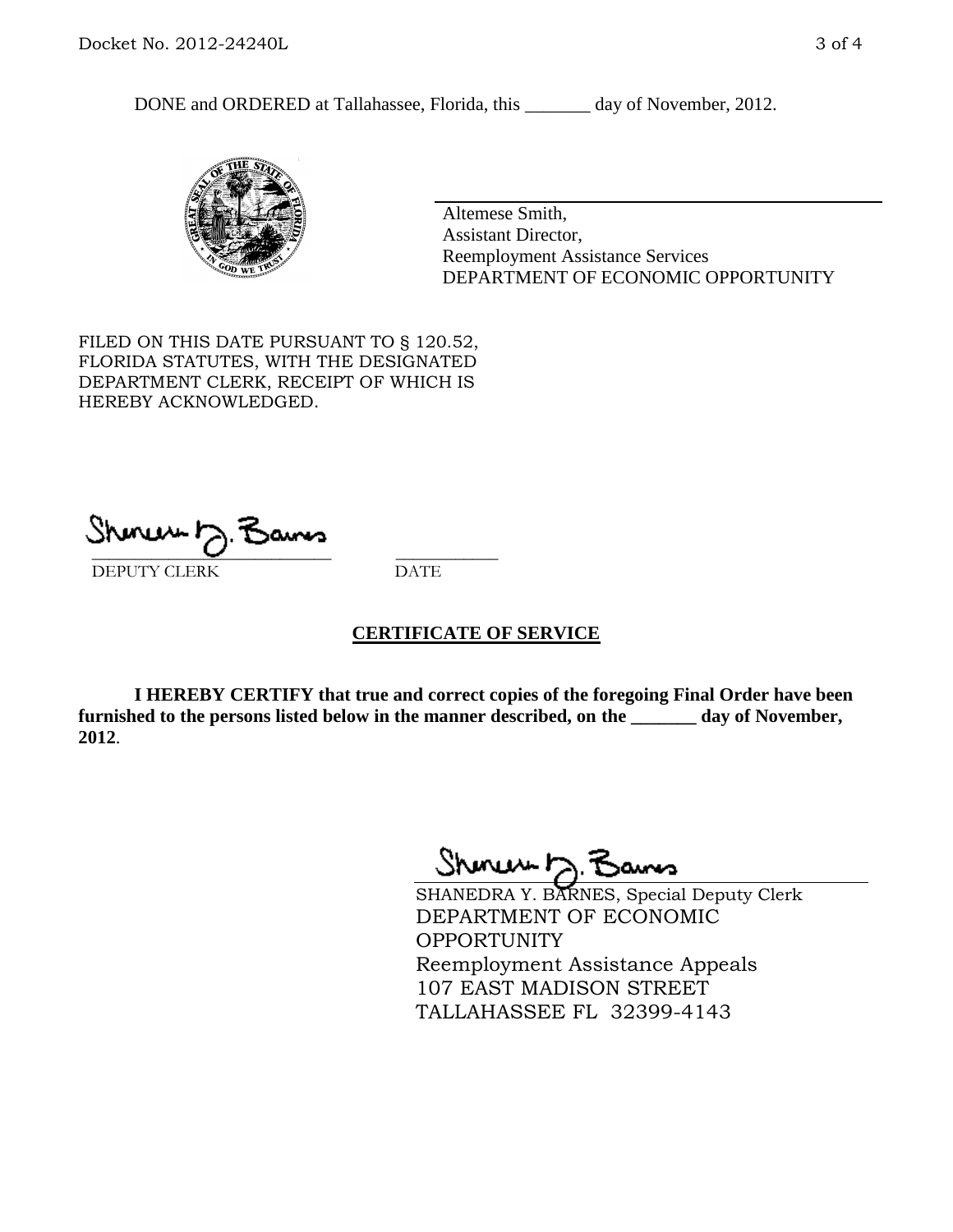By U.S. Mail:

 RIVERO MESTRE LLP ANDRES RIVERO 2525 PONCE DE LEON BLVD STE 10 CORAL GABLES FL 33134-6046

CHARLENE SEDA 2533 SW 19TH AVENUE APT 408 MIAMI FL 33133

DEPARTMENT OF REVENUE ATTN: VANDA RAGANS - CCOC #1-4857 5050 WEST TENNESSEE STREET TALLAHASSEE FL 32399

DEPARTMENT OF REVENUE ATTENTION MYRA TAYLOR P O BOX 6417 TALLAHASSEE FL 32314-6417

MELANIE E DAMIAN DAMIAN & VALOR LLP 1000 BRICKELL AVENUE STE 1020 MIAMI FL 33131

State of Florida DEPARTMENT OF ECONOMIC OPPORTUNITY c/o Department of Revenue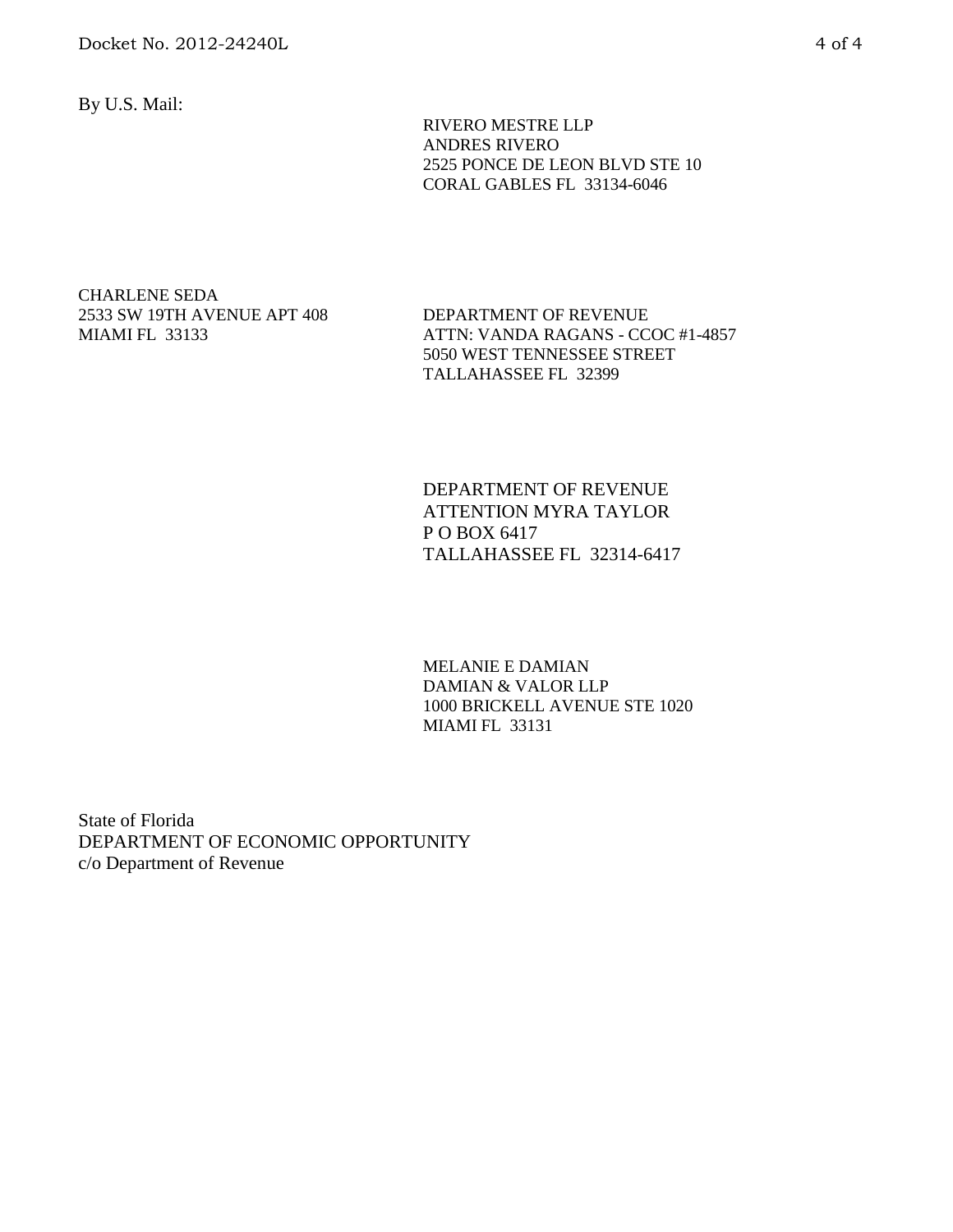## **DEPARTMENT OF ECONOMIC OPPORTUNITY Reemployment Assistance Appeals**

MSC 347 CALDWELL BUILDING 107 EAST MADISON STREET TALLAHASSEE FL 32399-4143

#### **PETITIONER:**

Employer Account No. - 2656736 RIVERO MESTRE LLP ANDRES RIVERO 2525 PONCE DE LEON BLVD STE 10 CORAL GABLES FL 33134-6046

> **PROTEST OF LIABILITY DOCKET NO. 2012-24240L**

**RESPONDENT:** State of Florida DEPARTMENT OF ECONOMIC **OPPORTUNITY** c/o Department of Revenue

# **RECOMMENDED ORDER OF SPECIAL DEPUTY**

TO: Assistant Director, Executive Director, Reemployment Assistance Services DEPARTMENT OF ECONOMIC OPPORTUNITY

This matter comes before the undersigned Special Deputy pursuant to the Petitioner's protest of the Respondent's determination dated January 13, 2012.

After due notice to the parties, a telephone hearing was held on October 1, 2012. The Petitioner was represented by its attorney. An associate attorney testified as a witness. The Respondent, represented by a Department of Revenue Tax Specialist II, appeared and testified. Joined Party Charlene Seda chose not to participate.

The record of the case, including the recording of the hearing and any exhibits submitted in evidence, is herewith transmitted. Proposed Findings of Fact and Conclusions of Law were received from the Petitioner.

## **Issue:**

Whether services performed for the Petitioner by the Joined Party and other individuals working as associate attorneys/video reviewers constitute insured employment pursuant to Sections 443.036(19), 443.036(21); 443.1216, Florida Statutes, and if so, the effective date of the liability.

## **Findings of Fact:**

1. The Petitioner is a law firm that was retained by an out-of-state law firm to gather evidence to be used in a lawsuit filed in a foreign country. The out-of-state law firm provided a protocol which the Petitioner was required to adhere to in gathering the evidence. The protocol required that a film, which was placed on the Internet in segments, be reviewed. The protocol required that the reviewer make a written report to the Petitioner and that the Petitioner would then review the same portions of the film to ensure that the initial review was performed satisfactorily.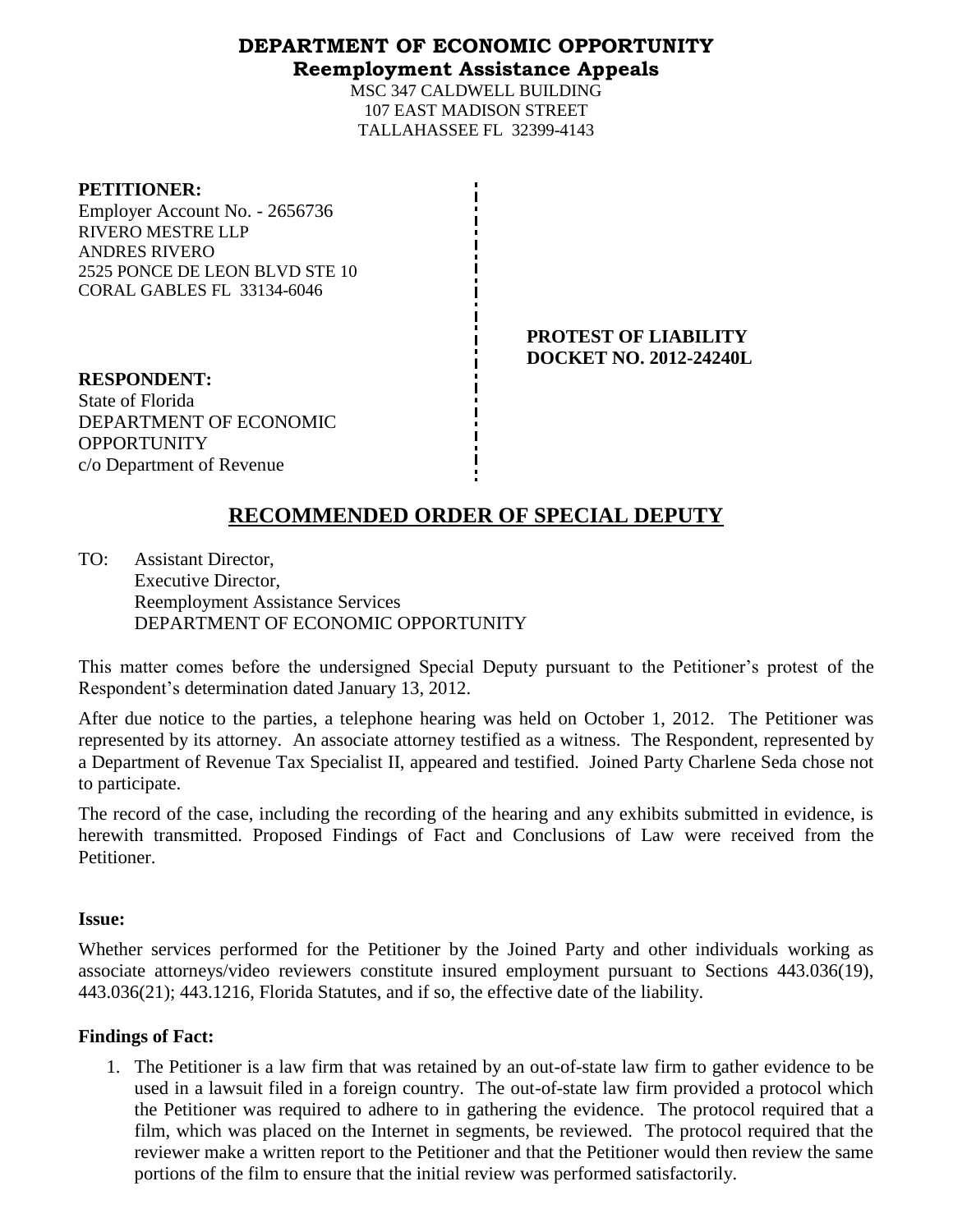- 2. The Petitioner anticipated that the project would take a few months to complete. The Petitioner hired attorneys to perform the temporary work. The Petitioner classified all of the attorneys hired for the project as independent contractors. The Petitioner provided the attorneys with a copy of the protocol. The Petitioner did not provide any other training.
- 3. The Joined Party is an attorney who was referred to the Petitioner by one of the attorneys who was performing a review of the film. The Joined Party was hired on or about August 28, 2010. There was no written agreement or contract between the parties.
- 4. Because the film was on the Internet the Joined Party was permitted to perform the work from any location where a computer with Internet connection was available. The Petitioner provided workspace and computers in the Petitioner's office for the Joined Party and the other attorneys to perform the work. The Joined Party chose to perform most, if not all, of the work from the Petitioner's office.
- 5. The Joined Party did not have set hours and no instructions were provided to the Joined Party concerning when to perform the work. No instructions were provided to the Joined Party concerning how to perform the work other than the protocol.
- 6. The Joined Party was required to enter her time worked each day, with a description of what she had done during the time, on the computer. The Petitioner paid the Joined Party based on the time reported by the Joined Party. No taxes were withheld from the pay and no fringe benefits were provided. The Petitioner reported the Joined Party's earnings to the Internal Revenue Service on Form 1099-MISC as nonemployee compensation.
- 7. After the Joined Party submitted her reports to the Petitioner, the Petitioner reviewed the work performed by the Joined Party as required by the protocol. The Petitioner concluded that the reports were not satisfactory because the Joined Party missed a lot of the information that was in the segments which the Joined Party reviewed. As a result the Petitioner terminated the relationship on or about September 29, 2010.
- 8. The Joined Party filed a claim for unemployment compensation benefits effective November 20, 2011, thereby establishing a base period from July 1, 2010, through June 30, 2011. The Joined Party did not receive credit for her earnings with the Petitioner and a *Request For Reconsideration of Monetary Determination* was filed and an investigation was issued to the Department of Revenue to determine if the Joined Party performed services for the Petitioner as an employee or as an independent contractor.
- 9. On January 13, 2012, the Department of Revenue issued a determination holding that the Joined Party and other individuals performing services as associate attorneys/video reviewers were the Petitioner's employees retroactive to August 20, 2010. The Petitioner filed a timely protest on February 2, 2012.

## **Conclusions of Law:**

- 10. The issue in this case, whether services performed for the Petitioner by the Joined Party and other individuals working as attorneys doing video review constitute employment subject to the Florida Reemployment Assistance Program Law, is governed by Chapter 443, Florida Statutes. Section 443.1216(1)(a)2., Florida Statutes, provides that employment subject to the chapter includes service performed by individuals under the usual common law rules applicable in determining an employer-employee relationship.
- 11. The Supreme Court of the United States held that the term "usual common law rules" is to be used in a generic sense to mean the "standards developed by the courts through the years of adjudication." United States v. W.M. Webb, Inc., 397 U.S. 179 (1970).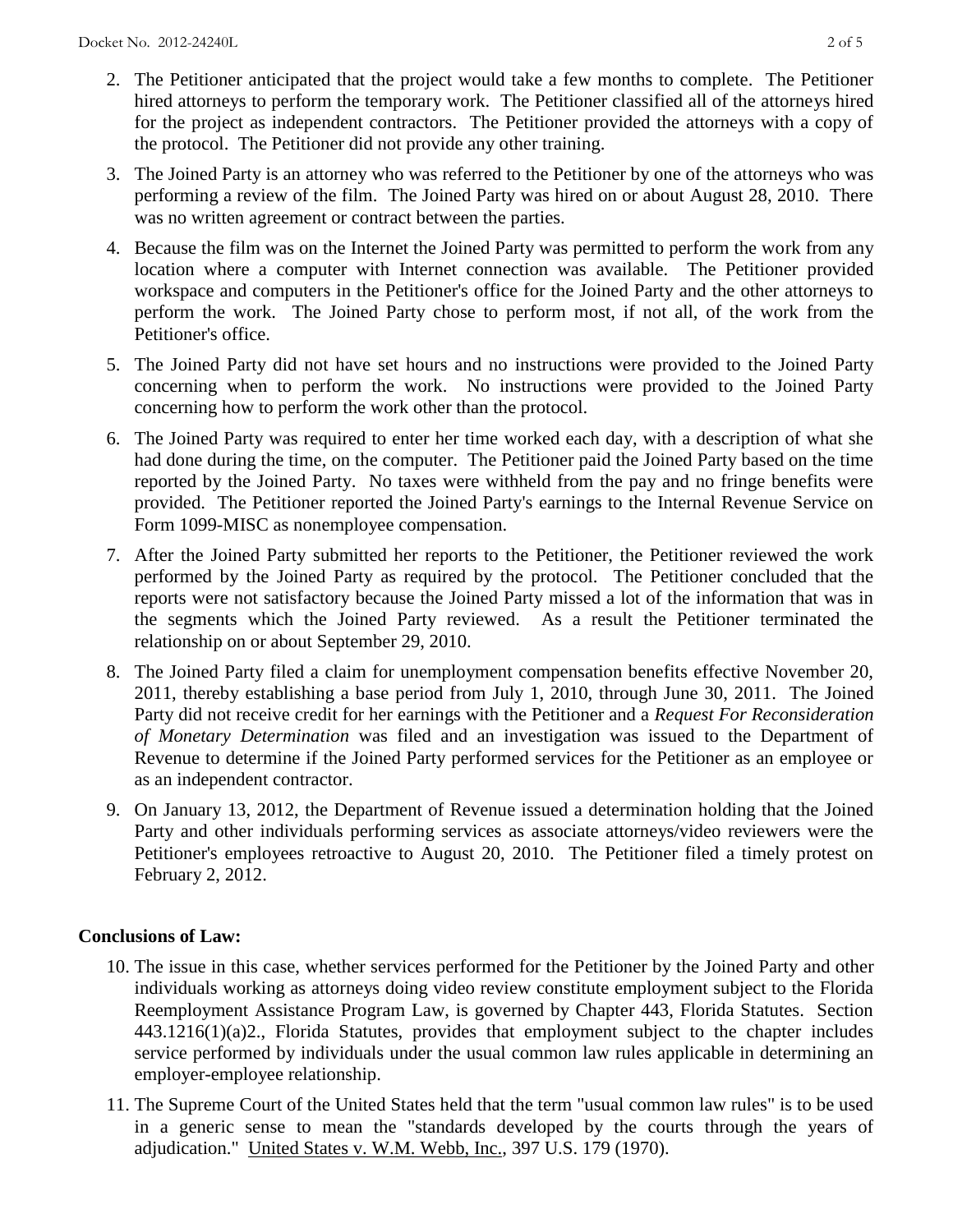- 12. The Supreme Court of Florida adopted and approved the tests in 1 Restatement of Law, Agency 2d Section 220 (1958), for use to determine if an employment relationship exists. See Cantor v. Cochran, 184 So.2d 173 (Fla. 1966); Miami Herald Publishing Co. v. Kendall, 88 So.2d 276 (Fla. 1956); Magarian v. Southern Fruit Distributors, 1 So.2d 858 (Fla. 1941); see also Kane Furniture Corp. v. R. Miranda, 506 So.2d 1061 (Fla. 2d DCA 1987). In Brayshaw v. Agency for Workforce Innovation, et al; 58 So.3d 301 (Fla. 1st DCA 2011) the court stated that the statute does not refer to other rules or factors for determining the employment relationship and, therefore, the Department is limited to applying only Florida common law in determining the nature of an employment relationship.
- 13. Restatement of Law is a publication, prepared under the auspices of the American Law Institute, which explains the meaning of the law with regard to various court rulings. The Restatement sets forth a nonexclusive list of factors that are to be considered when judging whether a relationship is an employment relationship or an independent contractor relationship.
- 14. 1 Restatement of Law, Agency 2d Section 220 (1958) provides:
	- (1) A servant is a person employed to perform services for another and who, in the performance of the services, is subject to the other's control or right of control.
	- (2) The following matters of fact, among others, are to be considered:
		- (a) the extent of control which, by the agreement, the business may exercise over the details of the work;
		- (b) whether or not the one employed is engaged in a distinct occupation or business;
		- (c) the kind of occupation, with reference to whether, in the locality, the work is usually done under the direction of the employer or by a specialist without supervision;
		- (d) the skill required in the particular occupation;
		- (e) whether the employer or the worker supplies the instrumentalities, tools, and the place of work for the person doing the work;
		- (f) the length of time for which the person is employed;
		- $(g)$  the method of payment, whether by the time or by the job;
		- (h) whether or not the work is a part of the regular business of the employer;
		- (i) whether or not the parties believe they are creating the relation of master and servant;
		- (j) whether the principal is or is not in business.
- 15. Comments in the Restatement explain that the word "servant" does not exclusively connote manual labor, and the word "employee" has largely replaced "servant" in statutes dealing with various aspects of the working relationship between two parties.
- 16. In Department of Health and Rehabilitative Services v. Department of Labor & Employment Security, 472 So.2d 1284 (Fla. 1<sup>st</sup> DCA 1985) the court confirmed that the factors listed in the Restatement are the proper factors to be considered in determining whether an employer-employee relationship exists. However, in citing La Grande v. B&L Services, Inc., 432 So.2d 1364, 1366 (Fla.  $1<sup>st</sup> DCA$  1983), the court acknowledged that the question of whether a person is properly classified an employee or an independent contractor often can not be answered by reference to "hard and fast" rules, but rather must be addressed on a case-by-case basis.
- 17. The Joined Party and the other individuals who performed the video review work are highly skilled professionals who are engaged in a distinct profession or occupation. Although the humblest labor can be independently contracted and the most highly trained artisan can be an employee, see Farmers and Merchants Bank v. Vocelle,  $106$  So.2d 92 (Fla. 1<sup>st</sup> DCA 1958), the greater the skill or special knowledge required to perform the work, the more likely the relationship will be found to be one of independent contractor. Florida Gulf Coast Symphony v. Florida Department of Labor & Employment Sec., 386 So.2d 259 (Fla. 2d DCA 1980)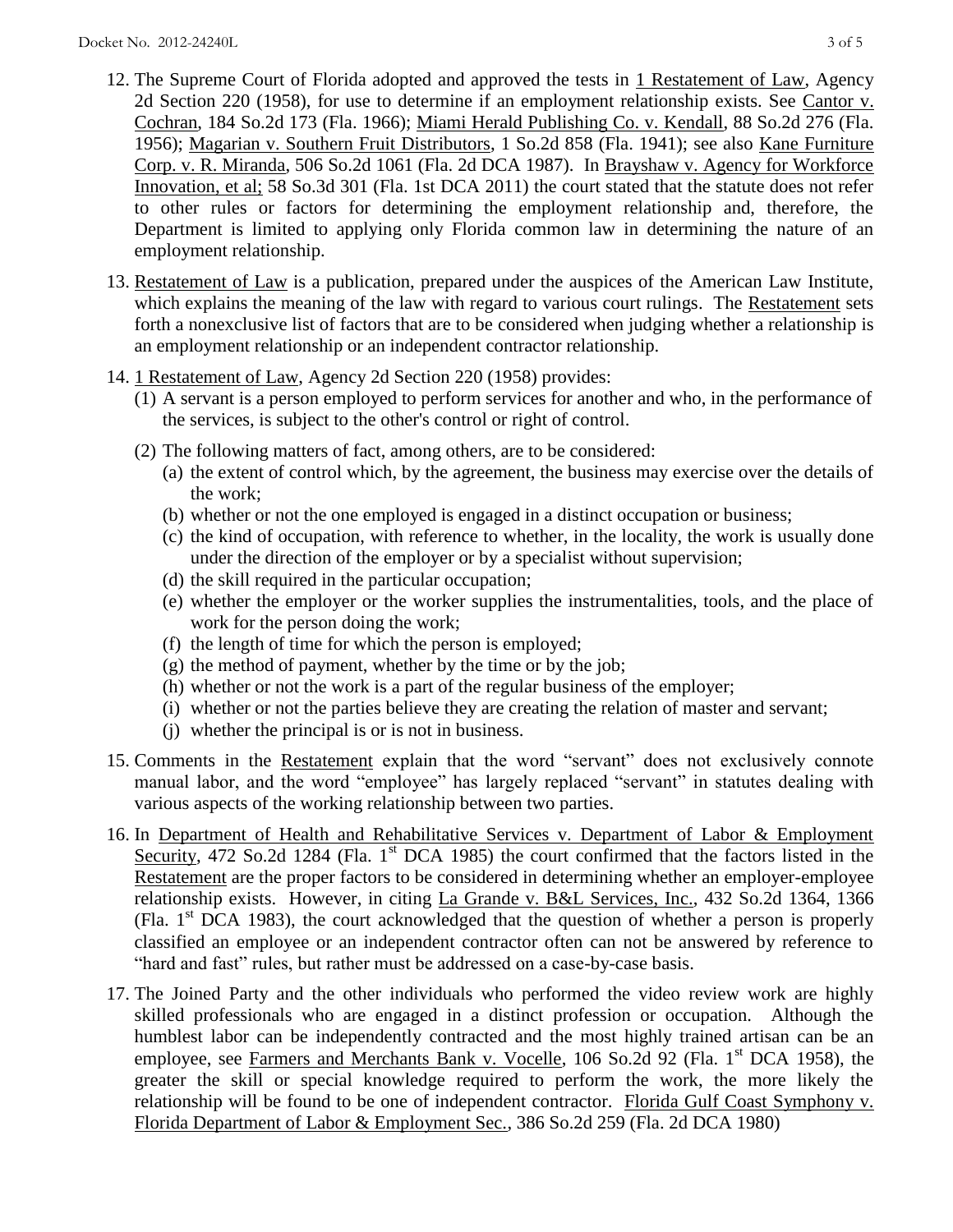- 18. The Petitioner hired the Joined Party for a specific project of short duration. No evidence was submitted to show that the parties entered into any agreement that would establish a long term or permanent relationship typical of an employment relationship.
- 19. The Joined Party and the other attorneys were free to perform the work from any location as long as a computer with Internet connection was available. Although the workspace and computers were made available by the Petitioner, the provision of workspace was for the purpose of convenience rather than for purpose of establishing control over the means of performing the work.
- 20. No instructions were provided to the Joined Party concerning when to perform the work. The Joined Party and the other attorneys were free to set their own hours of work.
- 21. No instructions were provided to the Joined Party and the other attorneys concerning how to perform the work. They used their own knowledge and expertise to perform the work as long as they complied with the protocol.
- 22. In Adams v. Department of Labor and Employment Security, 458 So.2d 1161 (Fla. 1st DCA 1984), the Court held that if the person serving is merely subject to the control of the person being served as to the results to be obtained, he is an independent contractor. If the person serving is subject to the control of the person being served as to the means to be used, he is not an independent contractor. It is the right of control, not actual control or interference with the work which is significant in distinguishing between an independent contractor and a servant. The Court also determined that the Department had authority to make a determination applicable not only to the worker whose unemployment benefit application initiated the investigation, but to all similarly situated workers.
- 23. In finding that the Joined Party was an employee of the Petitioner the Department of Revenue extended the determination to include all of the similarly situated attorneys who worked on the special project. However, the evidence presented at the hearing reveals that the Petitioner was only concerned with the result to be procured rather than the means and manner of procuring the result. Thus, it is concluded that the services performed by the Joined Party and the other similarly situated attorneys working on the same project do not constitute insured employment.

**Recommendation:** It is recommended that the determination dated January 13, 2012, be REVERSED. Respectfully submitted on October 19, 2012.



R. O. SMITH, Special Deputy Office of Appeals

A party aggrieved by the *Recommended Order* may file written exceptions to the Director at the address shown above within fifteen days of the mailing date of the *Recommended Order*. Any opposing party may file counter exceptions within ten days of the mailing of the original exceptions. A brief in opposition to counter exceptions may be filed within ten days of the mailing of the counter exceptions. Any party initiating such correspondence must send a copy of the correspondence to each party of record and indicate that copies were sent.